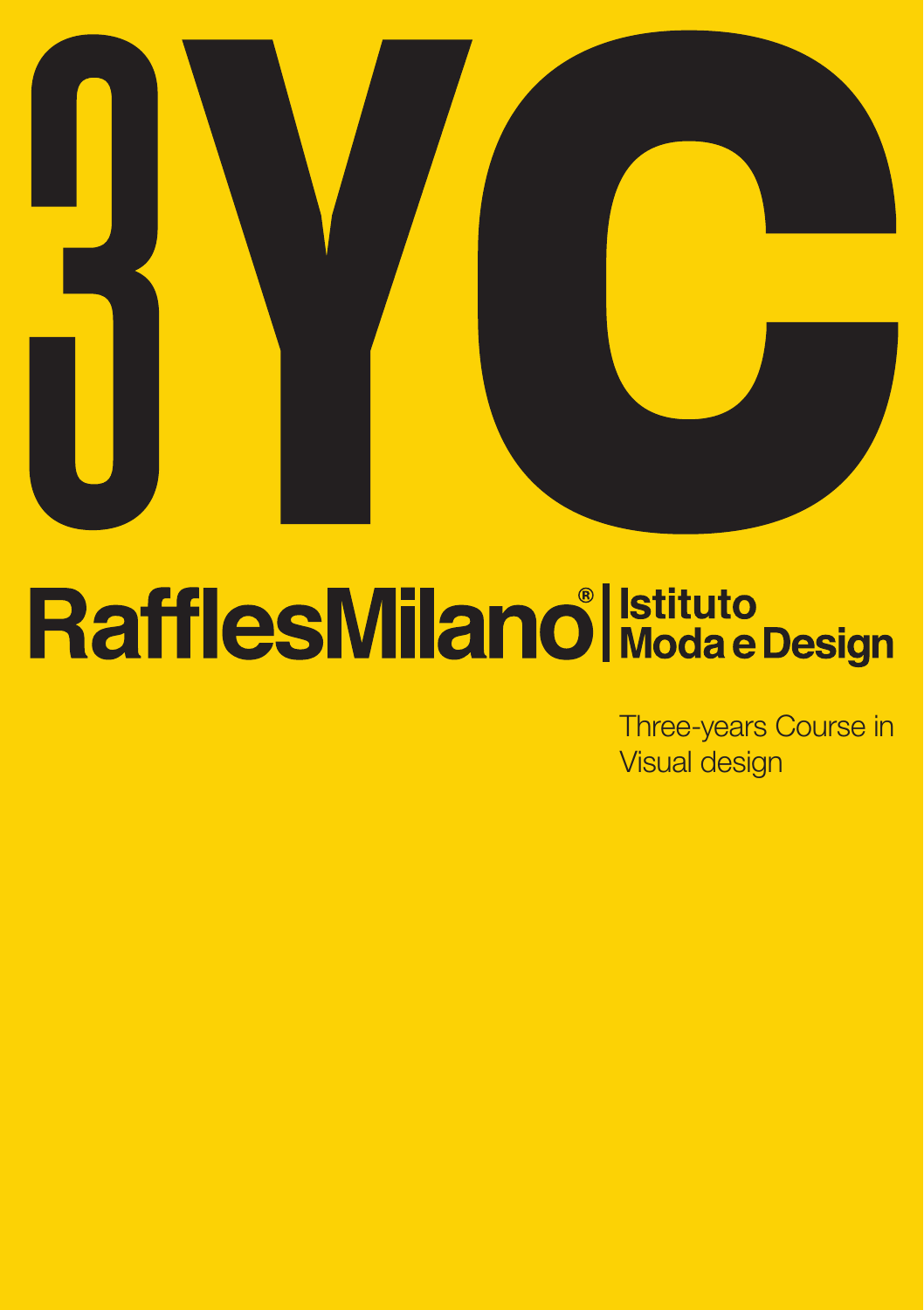## Raffles Milano



### Visual Design

A matter of exchanges

Learning by doing is the principle at the root of the Three-year courses at Raffles Milano, a training experience that structures the mind, provides a solid technical foundation and unleashes a desire to broaden your life horizons.

### Course Leader / Franco Achilli Visual designer

An architect, Franco Achilli trained with Alfred Hohenegger, Giorgio Fioravanti and Gianni Sassi, then at the New York School of Visual Arts. After acting as assistant to Emilio Fioravanti at G&R Associati, he opened his own first office in Milan in 1985 with Guglielmo Ghizzardi and Mario Piazza. In 1995, he launched A+G Achilli Ghizzardi Associati, which he still runs today, working in architecture, brand and exhibition design, and publishing graphics. His clients in a career spanning over thirty years have included industrial and commercial groups, publishers and international organisations. He has continuous experience in lecturing in design schools and teaches Visual Identity in Brands at the IULM University in Milan. He has been a Visiting Professor at the Northern Illinois University and had held courses at the University of Palermo, the Art Institute of Chicago, Milan Polytechnic, the IUAV in Venice and other universities. The acknowledgements he has received for his teaching work include ten awards from the Designer & Art Directors Club of London. He has written and edited publications about design and his work has featured in leading international magazines.

Duration 3 years Start date **October** Lang

Italian/English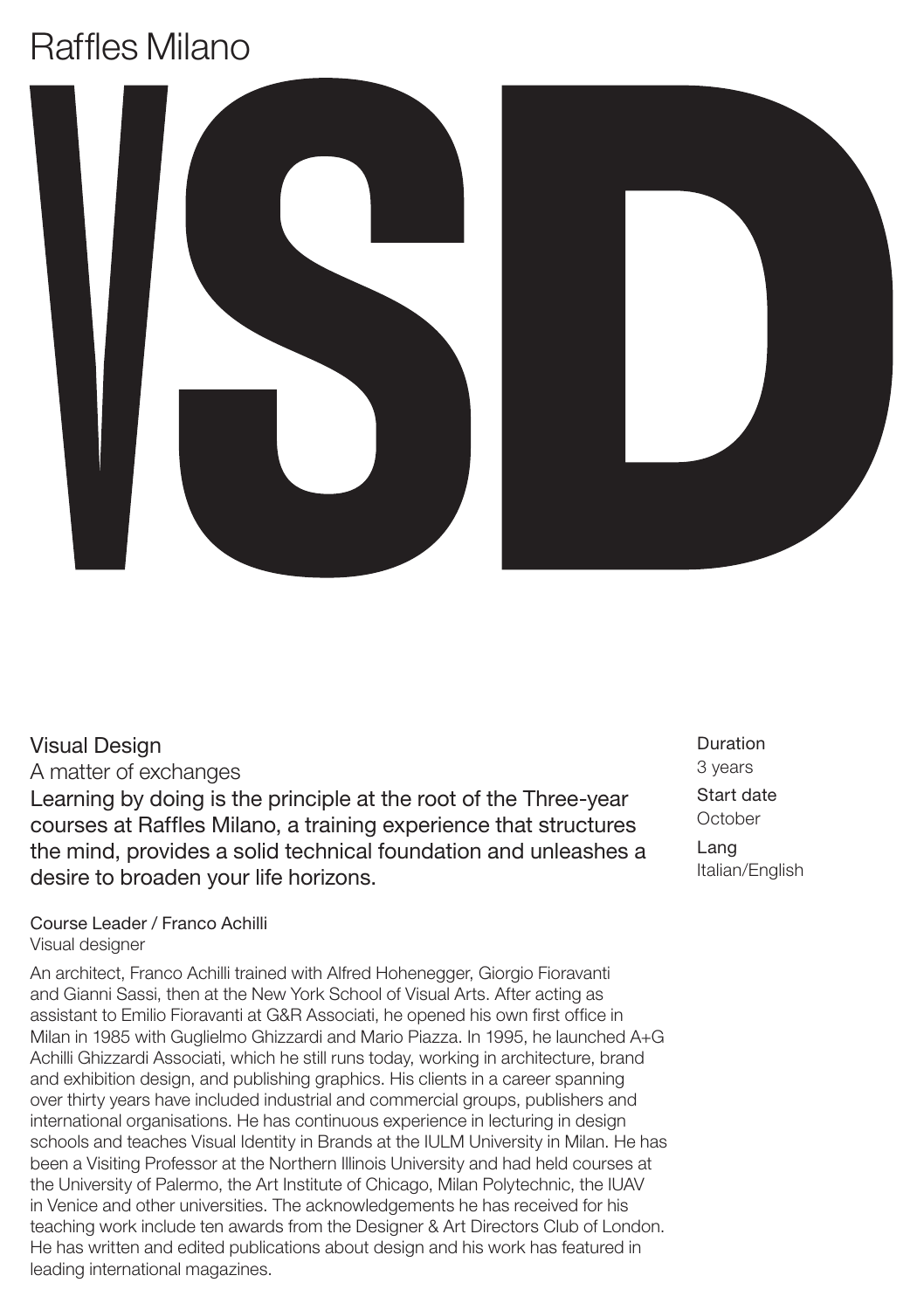### Three-years Course in Visual design

#### **Topics**

- Graphic design
- Brand design
- Photography and video storytelling
- Art and design history
- Exhibition design and signage
- Digital design
- Interactive design
- Anthropology, sociology, semiology
- Theory of the mass media
- Marketing and research

### Curriculum

An introductory phase (First Year) is followed by an intermediate one that focuses on a case study (Second Year) and then a completion processs dedicated to the final project and portfolio (Third Year). From the groundwork of basic design to the grammar of typography, from graphic layout software programs to packaging, from motion graphics to interactive design, students learn all the disciplines related to visual design, combining techniques with technologies and their own cultural humus, so as to operate consciously in the complex scenarios of our contemporary society.

#### Professional opportunities

The visual designer is a creative who is also capable of co-ordinating the skills of a team specialising in a variety of disciplines. He also knows how to face, as the orchestra conductor, complex issues at stake in institutional communications, services and products. This course enables students to acquire a methodology to use in the different phases of a project and its execution and to apply for employment as designers (in professional offices, agencies or organisations) or creative consultants for industrial or commercial firms, or – by opening an office of their own – to take the plunge as entrepreneurs of their own careers.

#### Who should attend

The course is intended for students who have a high school leaving diploma coming from either an Italian or a foreign university. Applicants will be expected to show a strong interest in design disciplines (visual, graphic, exhibition and digital design, lettering, photography and video), in social sciences (anthropology, theories of communication and mass media, sociology and semiology) and in the culture of the visual arts (art and design history). Students who attend this course are future designers of digital and analogical communication, creative directors and brand experts.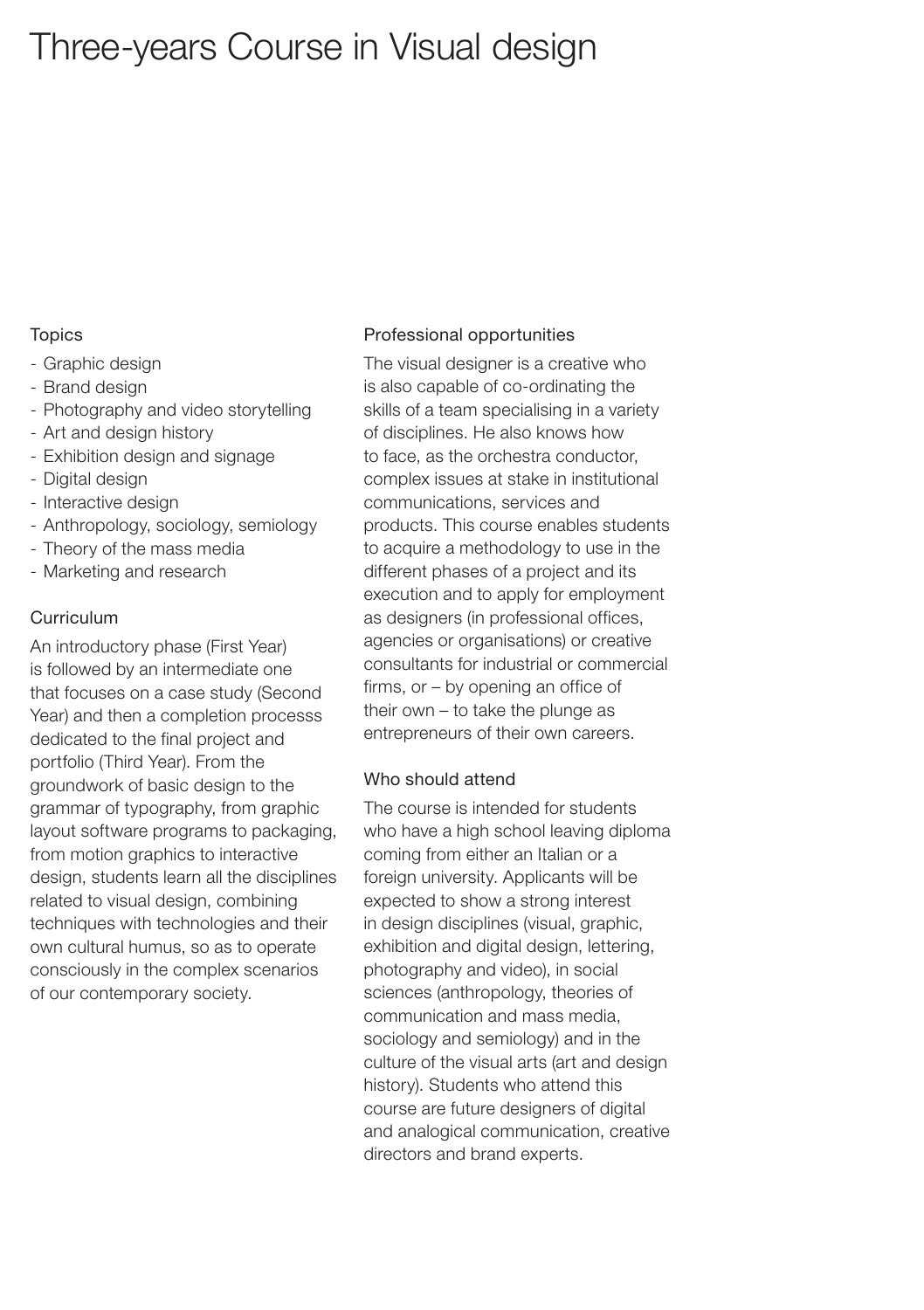### Raffles Milano Three-year Course – First year

# Visual design

| <b>SUBJECT AREA</b>                       | <b>SUBJECT</b>                           |
|-------------------------------------------|------------------------------------------|
| History of contemporary arts              | History of visual culture                |
|                                           | History of contemporary art              |
| Design methods                            | Design methods 1                         |
| Drawing techniques and technologies       | Drawing and representation               |
| <b>Computer Graphics</b>                  | Creative projects                        |
|                                           | <b>Basic Digital Design</b>              |
|                                           | Basic infographic                        |
|                                           | Image processing                         |
| Graphic design                            | Calligraphy and Lettering                |
|                                           | Social communication / Workshop          |
|                                           | Typographic culture and project          |
|                                           | Design for publishing                    |
|                                           | Visual identity 1                        |
| Photography                               | History and critics of photography       |
|                                           | Photography and language                 |
|                                           | Photoediting                             |
| Layout and dispaly techniques             | Visualizing                              |
|                                           | Pictorial research for communication     |
| Perception theory and psychology of form  | Perception theory and psychology of form |
| Chromatology                              | Color theory                             |
| Graphic techniques and technologies       | Techniques and technologies for printing |
| English language 1                        | English for Visual culture 1             |
| Conferences and interdisciplinar seminars | Monday Talks                             |
| Extra curriculum                          | Public speaking and stress management    |
|                                           | Ubuntu posters                           |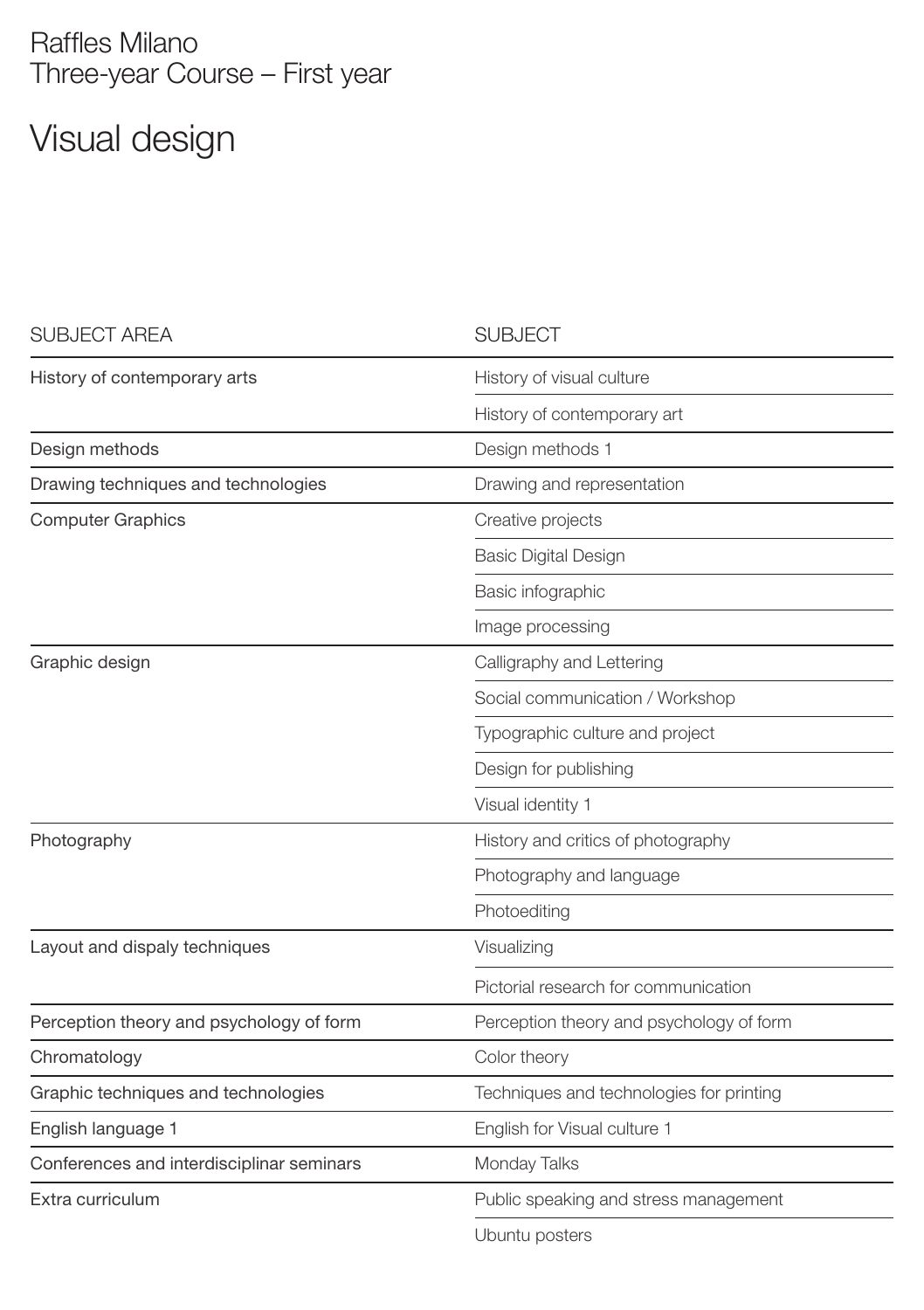### Raffles Milano Three-year Course – Second year

# Visual design

| <b>SUBJECT AREA</b>                       | <b>SUBJECT</b>                   |
|-------------------------------------------|----------------------------------|
| Advertising communication                 | Art Direction for ADV            |
|                                           | Art Direction for events         |
| Digital Video                             | Video storytelling               |
| Information technology for graphics       | Data Visualization               |
| <b>Exposition settings</b>                | Exhibit design                   |
| Computer graphic 2                        | Introduction to web design       |
| Packaging 1                               | Packaging 1                      |
| Brand design 1                            | Brand design 1                   |
| Introduction to publishing design 1       | Design for publishing 2          |
| Graphic design                            | Creative projects 2              |
| Arts semiotics                            | Semiotics                        |
| Videography                               | Motion graphic 1                 |
| Design methods for visual communciation   | Methodology 1                    |
|                                           | Methodology 2                    |
|                                           | Methodology 3 / Workshop         |
| Sociology of communication                | Consumption and social behaviour |
| Theory and methods of mass media          | Theory and methods of mass media |
| History of cinema and video               | History of cinema 2              |
|                                           | History of video 2               |
| English language 2                        | English for Visual culture 2     |
| Conferences and interdisciplinar seminars | Monday Talks                     |
|                                           |                                  |

Activities selected by the student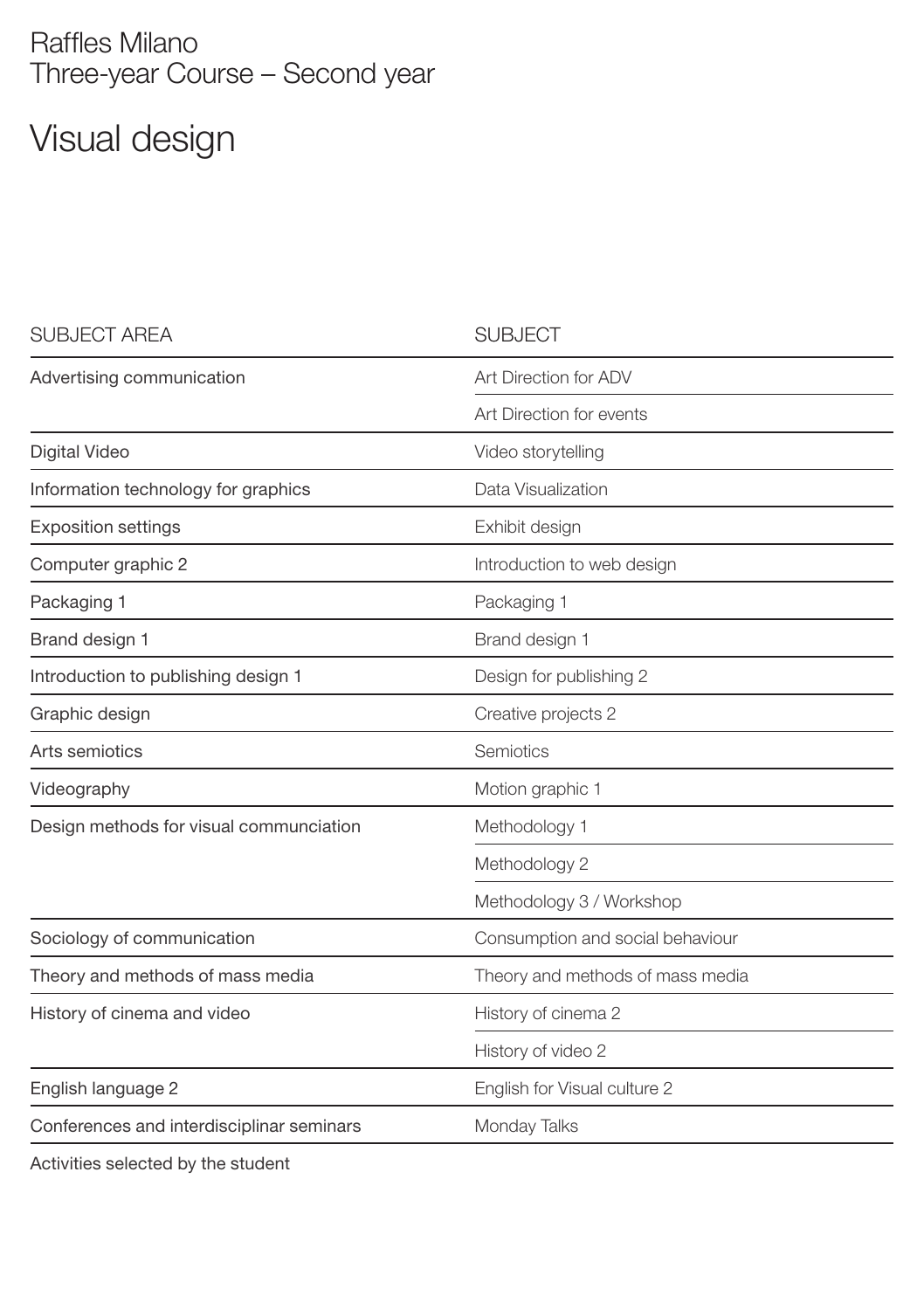### Raffles Milano Three-year Course – Third year

# Visual design

| <b>SUBJECT AREA</b>                       | <b>SUBJECT</b>                            |
|-------------------------------------------|-------------------------------------------|
| History of applied arts                   | History of design and artistic movements  |
| Digital video                             | Videostorytelling and script - advanced   |
|                                           | Direction and Video editing techniques    |
| Digital animation techniques              | Environmental Interactive Design          |
| Fundamentals of cultural marketing        | Marketing for culture                     |
| Interaction design                        | Interaction design - advanced             |
| Introduction to publishing graphics 2     | Design for publishing 3                   |
| Brand design 2                            | Brand design 2                            |
| Graphic design                            | Visual design 1                           |
|                                           | Visual design 2                           |
|                                           | Visual design 3 / Workshop                |
|                                           | Visual design 4 / Workshop                |
|                                           | Visual design 5 / Workshop                |
| Expertise work planning                   | Theory and practice of project management |
| Packaging 2                               | Packaging 2                               |
| English language 3                        | English for Visual culture 3              |
| <b>Thesis</b>                             |                                           |
| Conferences and interdisciplinar seminars | Monday Talks                              |
| Activities selected by the student        |                                           |
| Extra curriculum                          | Brand Advisoring / Workshop               |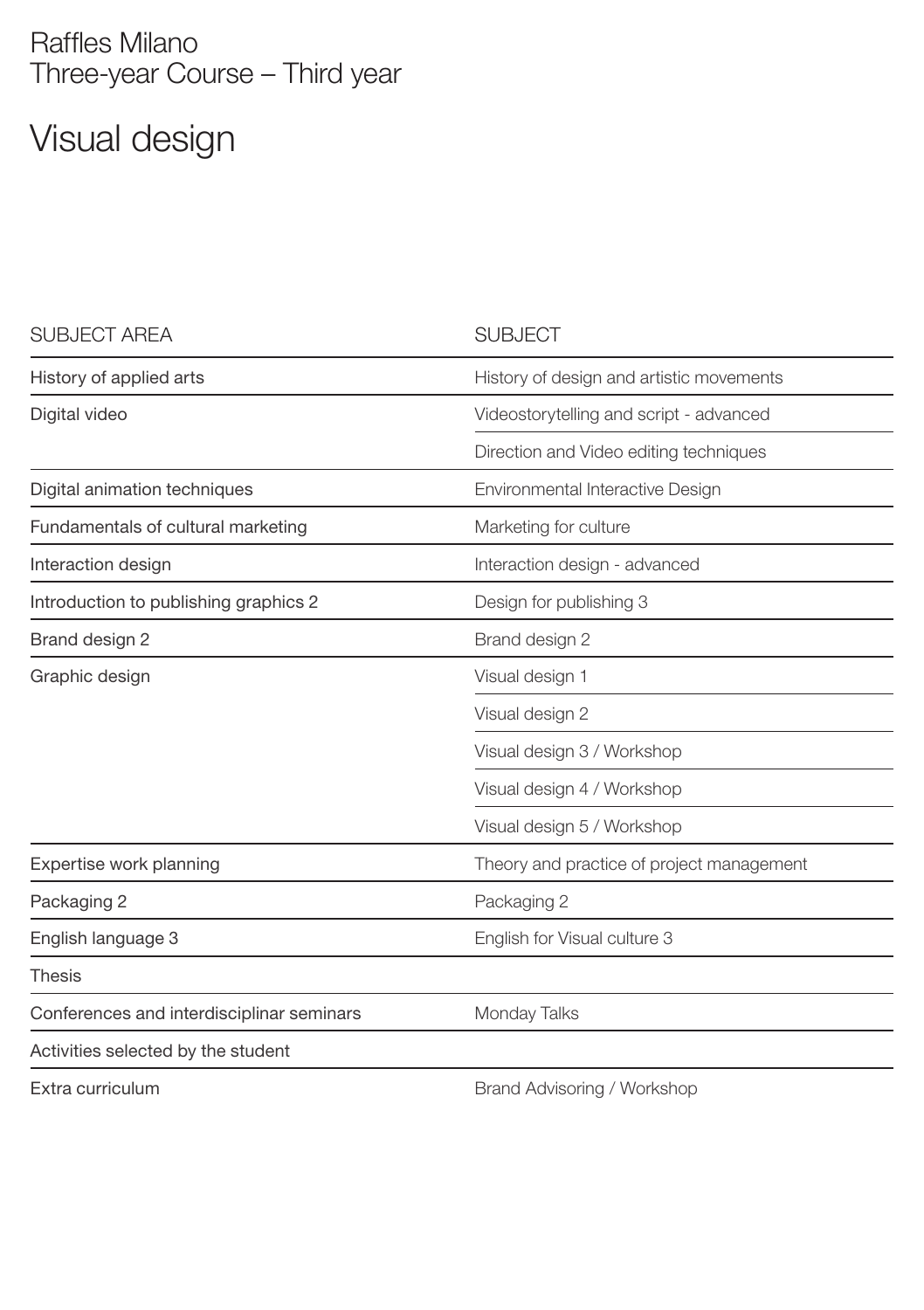### Three-year Course Admissions

### Three-year Course Fees

Candidates can apply by downloading and filling out th[e application form a](https://rm-modaedesign.it/wp-content/uploads/2021/07/3YC-APPLICATION-FORM.pdf)nd sending it to triennali@rm-modaedesign.it or made by calling the school directly.

### Application fee

Candidates applying for admission to the three-year courses must pay an application fee of €150

### Application documents

- motivation letter
- passport or identity card for Italian or EU-EFTA citizens
- payment receipt of the €150 application fee

The candidate will be contacted for an Admissions interview after their submission of the Application documents. If their profile is considered suitable, candidates will receive an Admittance letter, which is non-binding for the Candidate. Download the application for[m here an](https://rm-modaedesign.it/wp-content/uploads/2021/07/3YC-APPLICATION-FORM.pdf)d together with the other documents send to: triennali@rm-modaedesign.it For further information about the courses of study, plea[se click here.](https://rm-modaedesign.it/wp-content/uploads/2021/07/3YC-APPLICATION-FORM.pdf)

### Securing your position in the course

Candidates will be eligible to enroll with us after receiving their Admittance Letter from the Institution. Successful applicants will have 30 days to fill out the enrollment form and pay an enrollment fee to secure their position in the program.

### Annual Enrollment Fee

Students will be subject to an annual enrollment fee of €3.000 to confirm their attendance in the course.

### Annual Tuition Fee

Annual tuition fee: €18.000 Raffles Milano may accept the submission of students' income documents to evaluate on students suitability for income bracket pricing scheme.